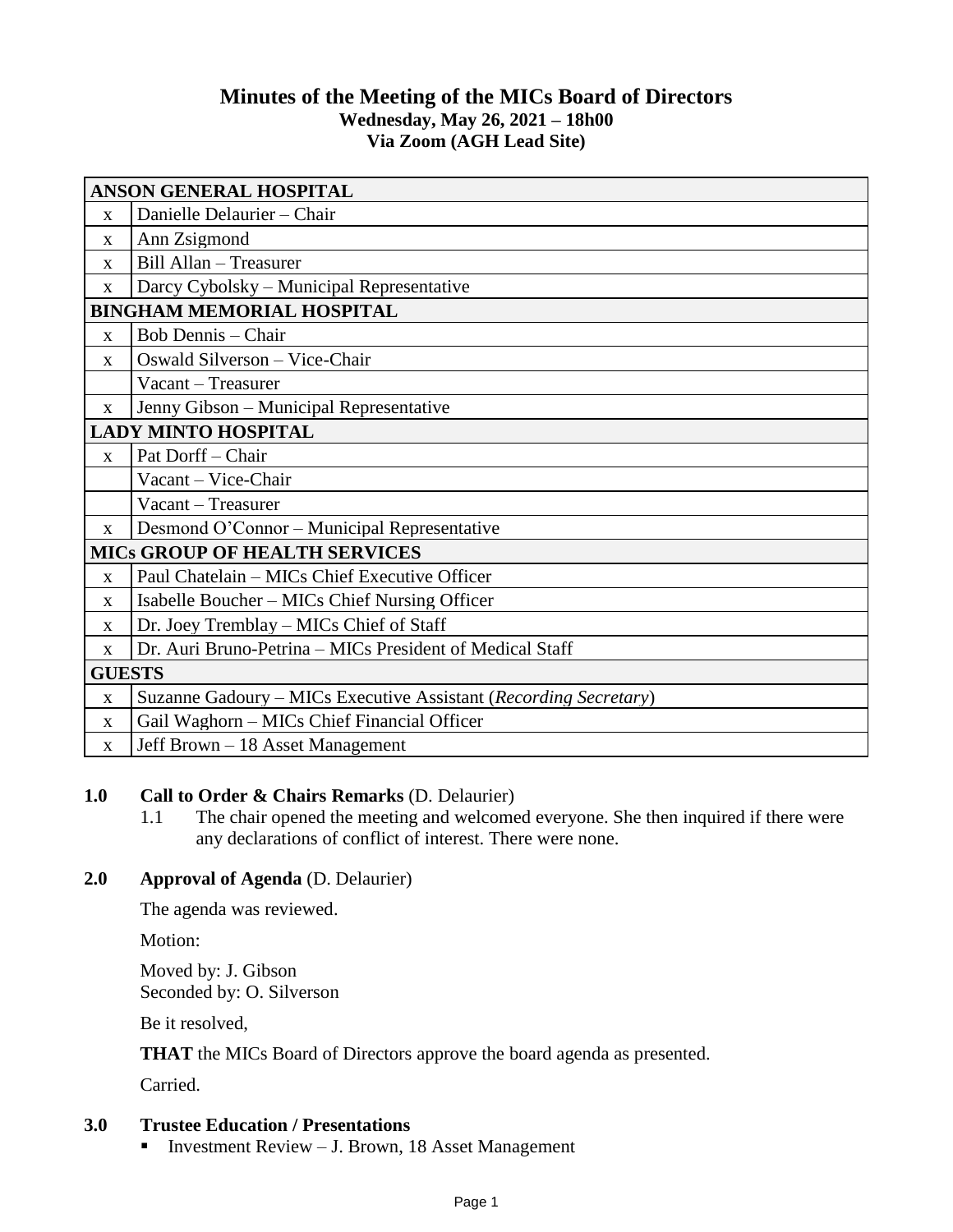- The presentation was provided for information
- $\blacksquare$  MICs portfolio update:
	- $\circ$  Compliance: as of May 15, 2021, the investment summary for the MICs Group of Health Services consisted of 3.94% in cash & equivalents, 63.93% in equities and 32.13% in Fixed Income; the current positions in compliance are very close to the target weights; there is a plan with respect to the asset allocations as these heavily influence the amount of risk we are taking; 18AM is regularly and routinely showing MICs the amount of the portfolio that is in each of these asset classes and monitoring them to ensure they're within the acceptable range; 18AM has a fiduciary duty to provide all pertinent information regarding the MICs portfolio (Certificate of Compliance)
	- o Risk Tolerance: check with MICs if anything has changed within the organization, significantly impacting the risk tolerance and necessitating a review and potential change to the target asset mix. MICs is not planning on using any of the investment revenue for at least the next two years.
	- o Performance: period ending April 30, 2021 markets have been very strong with strong returns; markets declined considerably mostly in February due to the fear of how COVID would affect the economy but have since rallied fairly strongly; a diversified portfolio helps balance the portfolio
	- o Proxy Voting and Engagement: the strategy is to vote proxies seeking positive change in areas such as gender diversity, indigenous rights and climate change; 18AM partners with SHARE (Shareholder Association for Research & Education) on engagement activities  $$ decent work and human rights, indigenous reconciliation, reducing greenhouse emissions, sustainable finance; SHARE reports back to 18AM quarterly on engagement progress.
- **Market Outlook: the economic impact is severe and duration is unknown due to COVID;** recovery depends on getting to herd immunity globally, government stimulus; the ability and speed of the economy to adapt; market volatility has increased and there is a heightened uncertainty expected to continue; 18AM is monitoring the vaccine rollout successes around the world, the economic pick-up, inflation, geo-politics and individual company earnings and prospects; they will stay with the plan

#### **4.0 Approval of Minutes (D. Delaurier)**

4.1 Minutes of the MICs Board of Directors meeting held April 28, 2021 were provided for information.

Motion:

Moved by: B. Allan Seconded by: P. Dorff

Be it resolved,

**THAT** the MICs Board of Directors approve the minutes of the meeting held April 28, 2021 as presented.

Carried.

## **5.0 Follow-Up Items**

- 5.1 Review of the 2020-2021 Board Work Plan
	- The Board Work Plan was reviewed for the month of May.
	- The CEO Performance Appraisals is being reviewed during the meeting without management following the board meeting
	- The capital budget are being presented tonight
	- The investment review was presented today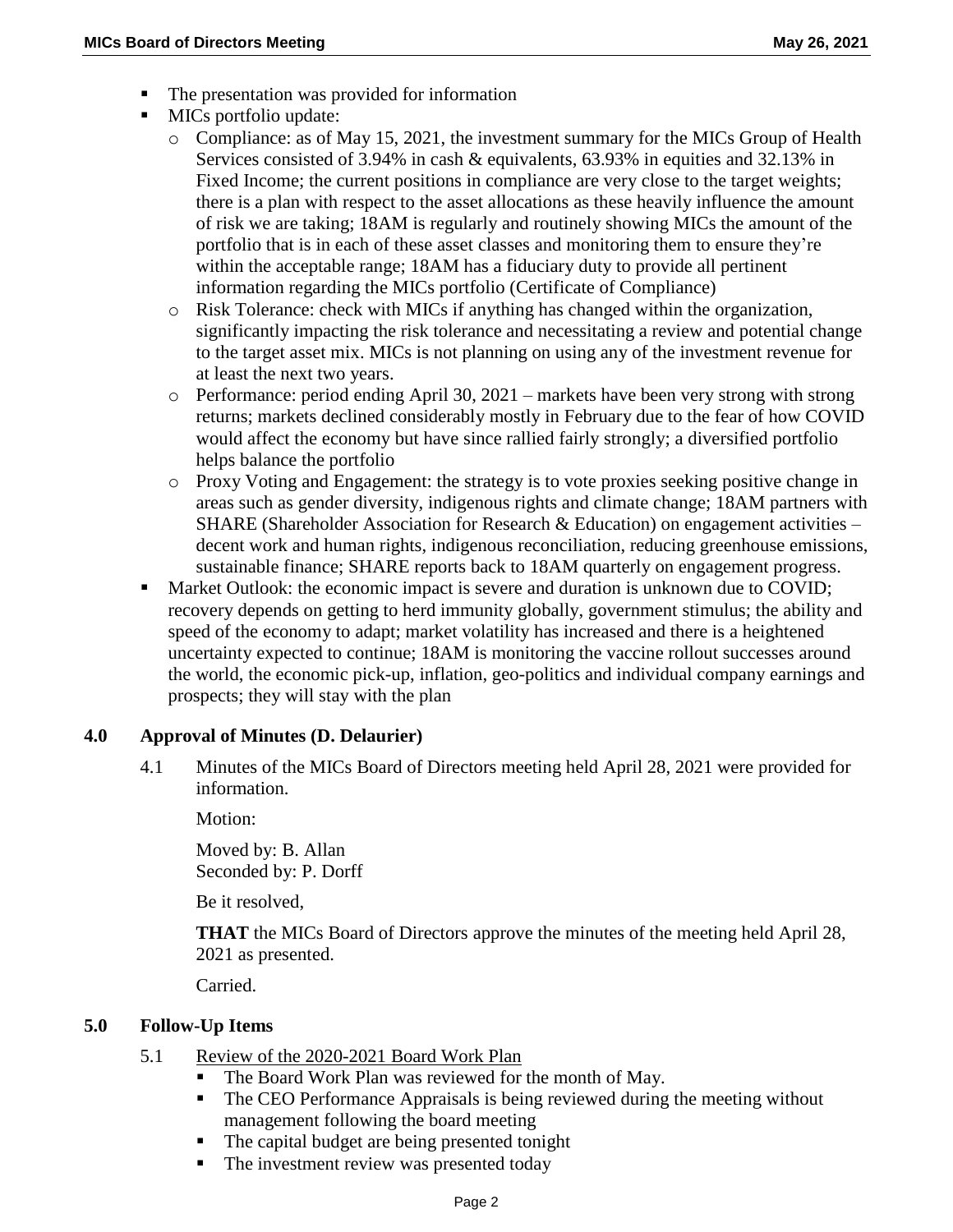#### **6.0 MICs Finance**

- 6.1 Yearend Update G. Waghorn
	- Chief Financial Officer gave a verbal update on the operating statements for all sites
	- As of today, we only have the BMH draft financial statement prepared by the auditor
	- Audit fees will be increasing because of the extra work around COVID
	- BMH's operating surplus will be just over \$700,000
	- AGH is also going to have a very large operating surplus in excess of \$2.7M due to the working capital influx we received
	- SCM's operating surplus is \$115,000 after reconciling all the COVID funding; this still needs to be reviewed by the auditor
	- LMH's operating surplus will be \$900,000
	- VM will be ending the year with a small deficit
	- We will be ending the year in a large surplus position due to the different pools of funding related to COVID
	- The auditor's fee will be increasing this year due to the extra work caused by COVID

## $6.2$  2021-2022 Capital Budgets – G. Waghorn

• The documents were provided for information.

## **BMH**

- Capital equipment requested \$134,878 (\$131,800 funded) \$3,078 left to finance
- Building total requested \$1,555,000 (\$891,003 funded) \$663,997 left to finance

## **AGH**

- Capital equipment requested \$481,425 (\$188,000 funded) \$293,425 left to finance
- Building total requested  $$1,940,000$  ( $$1,169,129$  funded)  $$770,871$  left to finance

## **SCM**

Total requested \$103,037 (\$25,000 funded) - \$78,037 left to finance

## **LMH/VM**

- Capital equipment requested \$535,870 (\$292,065 funded) \$243,805 left to finance
- Building total requested \$8,635,000 (\$4,247,997 funded) \$4,387,003 left to finance; applied for Exceptional Circumstance Project funding to pay for the balance

#### **IT Budget**

■ Total Capital Budget for all sites - \$209,000

Motion to approve the 2021-2022 capital budgets

Moved by: D. O'Connor

Seconded by: B. Dennis

Be it resolved,

**THAT**, the MICs Board of Directors approve the 2021-2022 Capital Budgets for Bingham Memorial Hospital, Anson General Hospital, South Centennial Manor, Lady Minto Hospital and Villa Minto as presented.

Carried.

## **7.0 Presentations/Reports** (D. Delaurier)

- 7.1 Chief Executive Officer Report: (P. Chatelain)
	- The report was provided for information.
	- The CEO provided the following overview:
	- COVID-19 update: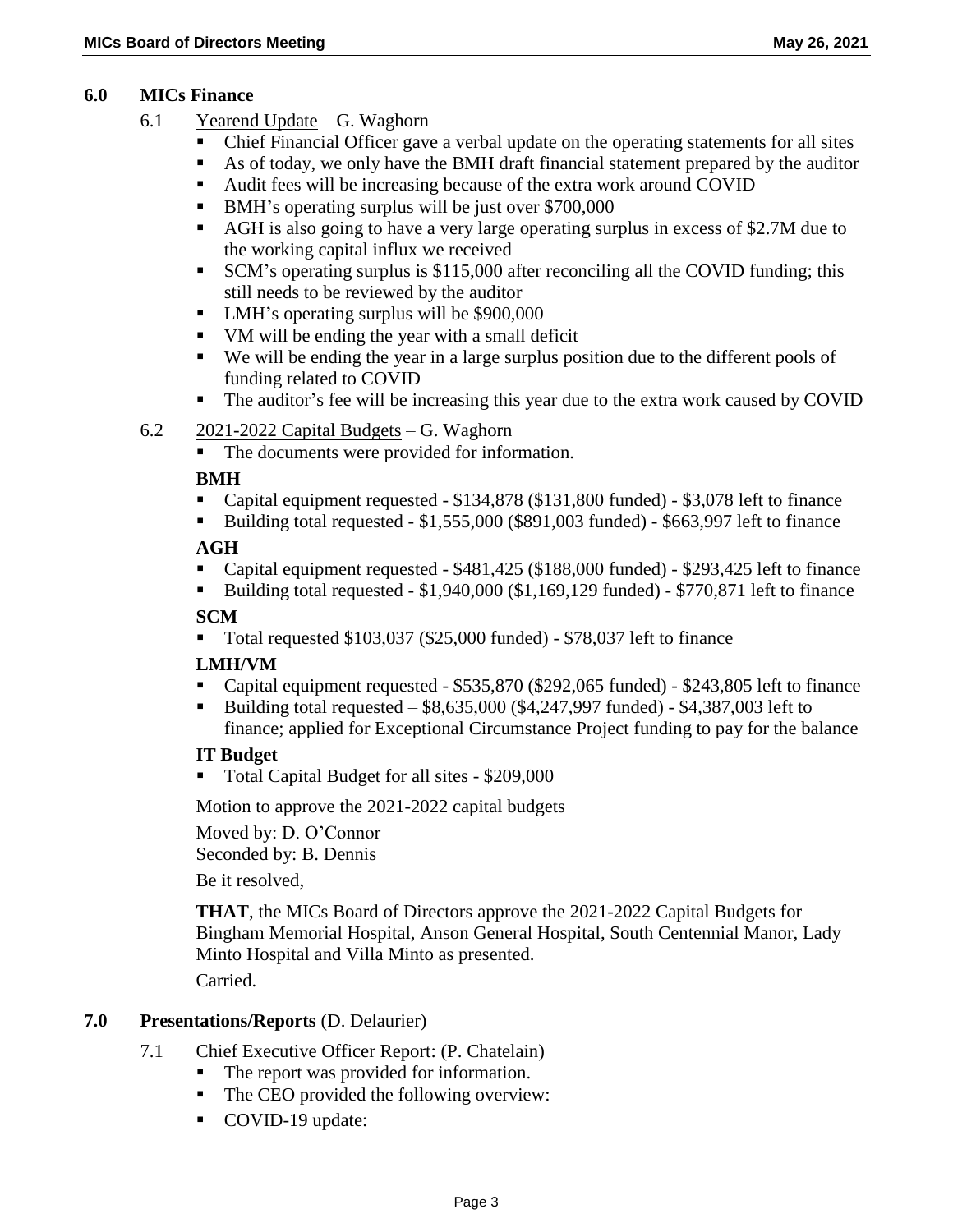- o There are 1,200 cases in our region as of today; we are working with the Porcupine Health Unit on the vaccine roll out helping them with their community clinics.
- o We have been working on surge planning at a provincial and regional level in preparation to accept transfers from neighboring hospitals. All hospitals have been designated in "crisis" stage. We are resuming our surgical cases and will be introducing non-urgent and non-emergent cases very shortly.
- o We continue to run and staff three Testing Centers; 2 days per week in Cochrane and in Iroquois Falls, and 1 day in Matheson, with increased frequency with the increased cases. EMS staff are no longer available to assist.
- o Working with Ontario Health North on regional planning including developing a Mobile Enhancing Support Team (MEST); providing education and communication to our physicians, team members and community members.
- Paul had another meeting on the next steps with the Ministry regarding our SCM 96bed application. The Town of Iroquois Falls is now working on transferring the land to AGH. The architect is waiting for the new LTC design standards, before proceeding with new drawings.
- The MICs Foundation is becoming more active with the launch of the 50/50 monthly draws. I have submitted a funding proposal to the NOHFC in the hopes to hire a fulltime Foundation coordinator.
- The Physician Recruitment sub-committee continues to meet, including the hiring of a Physician Recruiter. The group is attending NOSM's virtual recruitment fair on May 26 & 27.
- With the increased provincial budget allocation for healthcare, we are expecting new funding announcements very soon.
- Received confirmation that Dr. Lianne Catton, Chief Medical Officer of Health, Porcupine PHU, will be the guest speaker at the MICs AGM.
- Board Members were invited to ask questions.
- 7.2 Chief Nursing Officer Report: (I. Boucher)
	- The CNO reported on the following items:
		- o There are currently seven outbreaks in the PHU area community-wide; we can assume low-risk exposure when out in the community; 80-90% of our time is spent on the management of the pandemic; will be helping Wahgoshig mobilized with COVID testing
		- o 65% of adult population in the PHU has received their first dose of the vaccine
		- o Nursing students are graduating and looking for work; MICs has received a few applications; a few offers have been submitted
		- o Hired a student to provide additional support to the IPC program helping with testing in all of our communities
		- o We launched two surveys that are mandatory for all team members to complete in preparation for accreditation
		- o Governance action plan has been populated and will be shared with the board
		- o Board will be asked mock survey questions during board meetings to prepare for accreditation starting in September
		- o Total ER visits have decreased in Q3 at all sites
		- $\circ$  CTAS levels 4&5 for non-urgent/less urgent visits have decreased slightly since the last quarter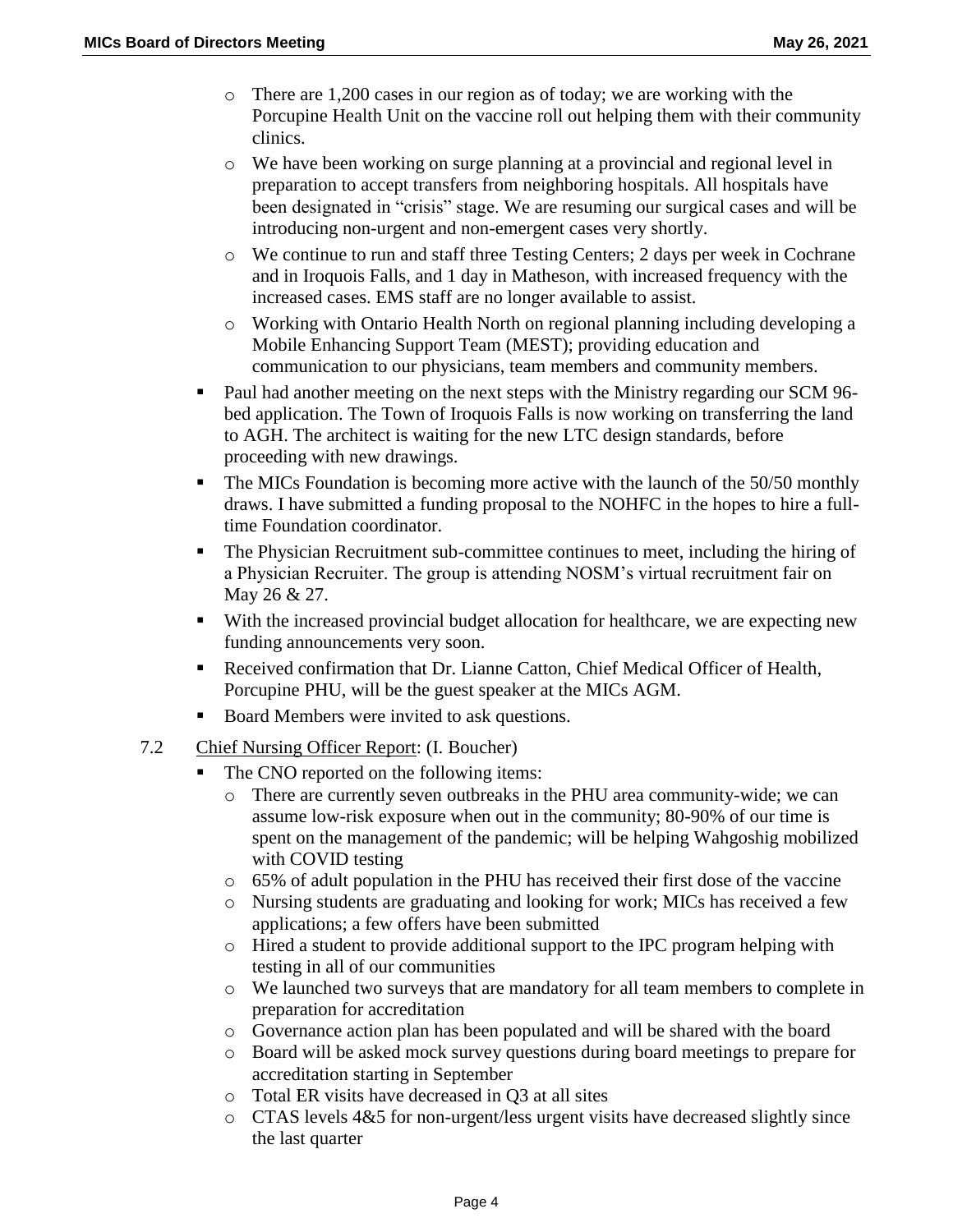- o ED wait times for Q3 were below target for BMH, at par for LMH and over target at AGH
- o Length of stay in ER targets were met by all three hospitals (less than 8 hours)
- o Length of stay in ER for patients admitted to hospital: all three hospitals were over the target of 8 hours due to transfer time to referral hospital is included
- Board members were invited to ask questions.

## **8.0 Medical Staff** (Dr. S. Tremblay)

- 8.1 Chief of Staff Report:
	- Dr. Tremblay provided a verbal update on the following:
	- o Physician recruitment remains crucial at this time
	- $\circ$  Dr. Small will be leaving on July 31<sup>st</sup>
	- o Two members of the Worker Bees will be participating in the NOSM virtual recruitment fair tonight and tomorrow
	- o Promising full-time general surgeon will be arriving in June
	- o AGH and BMH continue to utilize the ELDP program
	- o We continue to get good feedback for the ELDP physicians from the nursing staff
	- o The Credentialing Committee reviewed all reappointment applications; will be presented to the MAC and June board meetings
	- o We have the highest number per capita in the PHU region (559 total cases from the beginning of the pandemic to 1,199 as of today)
	- o The general surgery program at LMH is running strong with locums
	- o Getting back to normal in the workload prior to Directive #2; we are not back to normal workload prior to the pandemic because of the extra time required with patients; we don't have any backlog
	- o Hope to reintroduce scopes at AGH in the first week of June depending on staff availability
	- o All active physicians have received their second dose of vaccine
- 8.2 Medical Advisory Committee Minutes:
	- Minutes of the MAC meeting held April 21, 2021 were provided for information.
- **9.0 LHIN / MOHLTC Business** (P. Chatelain)
	- $N/A$

#### **10.0 MICs Quality Committee** (I. Boucher)

- 10.1 Risk Investment Report was provided for information
	- The MICs Aggregate Insurance Claims report was provided for information showing a five-year trend
	- The total claims for 2020-2021 are the same as for the last fiscal year
	- Four claims remain open at this time.
- 10.2 Q4 Strategic Plan Performance Measures
	- The revised document was provided for information
	- Paul presented the performance measure that included the corrections brought forward at the strategic planning meeting
	- We achieved most of our targets for Q4
	- Board members were invited to ask questions.

## **11.0 Physician & HR Recruitment** (P. Chatelain)

 $N_A$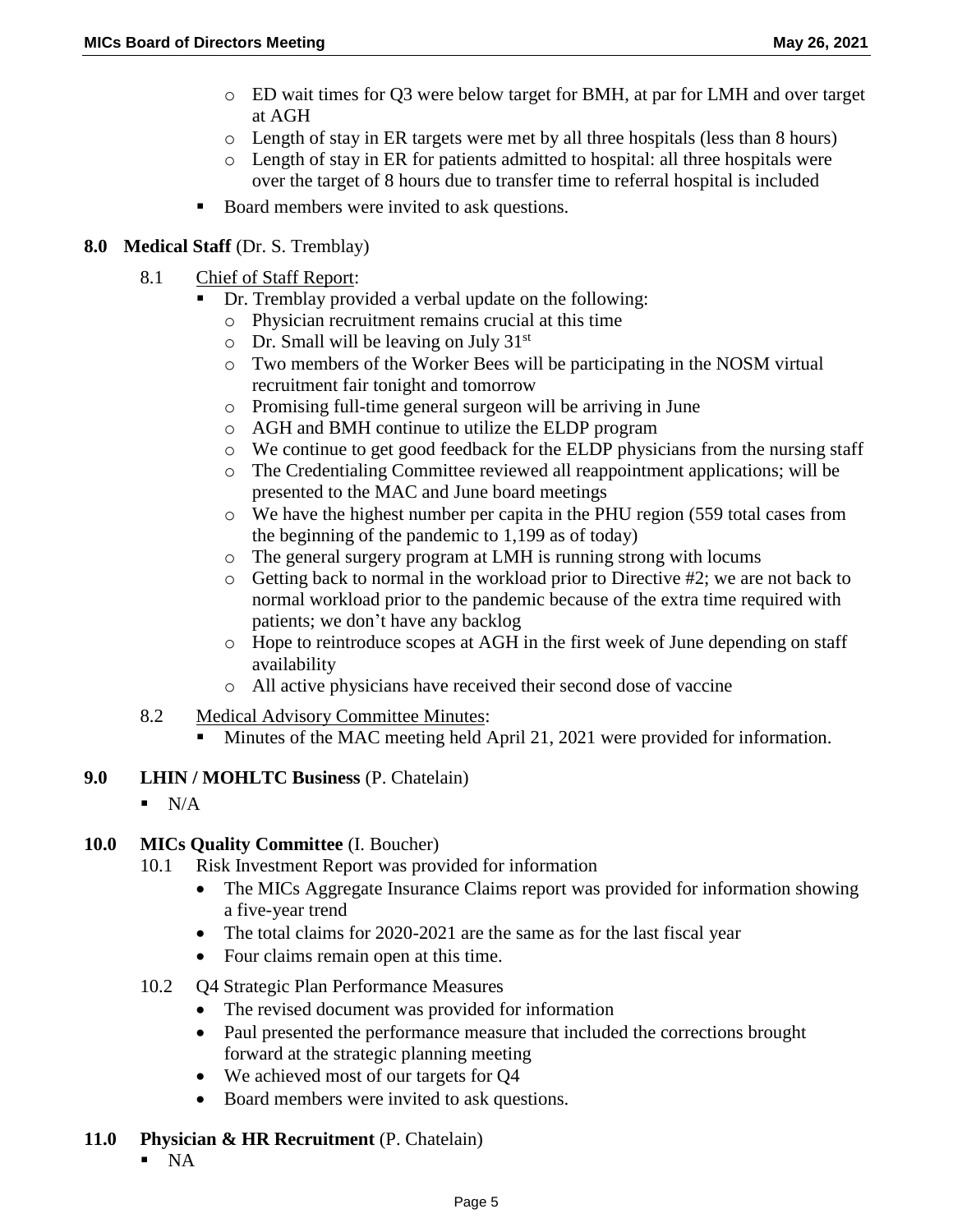#### **12.0 Indigenous and French Language Issues** (P. Chatelain)

The French Language Services confirmation of submission was provided for information

#### **13.0 Site Business** (D. Delaurier)

- 13.1 Anson General Hospital:
	- $N/A$
- 13.2 Bingham Memorial Hospital:
	- $\blacksquare$  N/A

## 13.3 Lady Minto Hospital:

- Villa Minto Air Quality Upgrades
- The background material was provided for information<br>We annited for the IPIC program to upgrade the air qua
- We applied for the IPIC program to upgrade the air quality upgrade for VM which was approved but the sunroom for Rosedale was not approved
- The Ministry of Health's focus was to address air conditioning and air quality challenges in LTC homes
- Ventilation unit is approaching end of life and needs replacement; it has a common supply and return air plenums which do not allow for isolation between two treatment areas; this will result in dedicated ventilation for Villa Minto and acute care wings
- This will result in two air handling units and will address coolant, comfort and infection control strategy within the whole facility
- The new system will replace 30-year old equipment and include new building automation system (BAS) controls reducing operating costs, providing greater reliability and tighter control on operating parameters.
- The two units will require less maintenance, generate energy savings in high efficiency motors and fans
- Timeline of December 31, 2021 is achievable and well within the budget

Motion: approval of change order from Honeywell for \$2M

Moved by: P. Dorff Seconded by: D. O'Connor

Be it resolved,

**THAT** the MICs Board of Directors approve the change order from Honeywell for the Villa Minto Air Quality Upgrades in the amount of \$2M as presented Carried.

#### **14.0 Partnership Business** (Bob Dennis)

#### 14.1 April 2021 Board Effectiveness Survey Results ■ 12 out of 12 surveys were submitted.

- 14.2 May Board Effectiveness Survey
	- The survey was emailed to the board members following the meeting.

#### **15.0 In Camera**

15.1 Motion to go in camera

Moved by: A. Zsigmond Seconded by: O. Silverson

15.2 Discussion of physician privileges